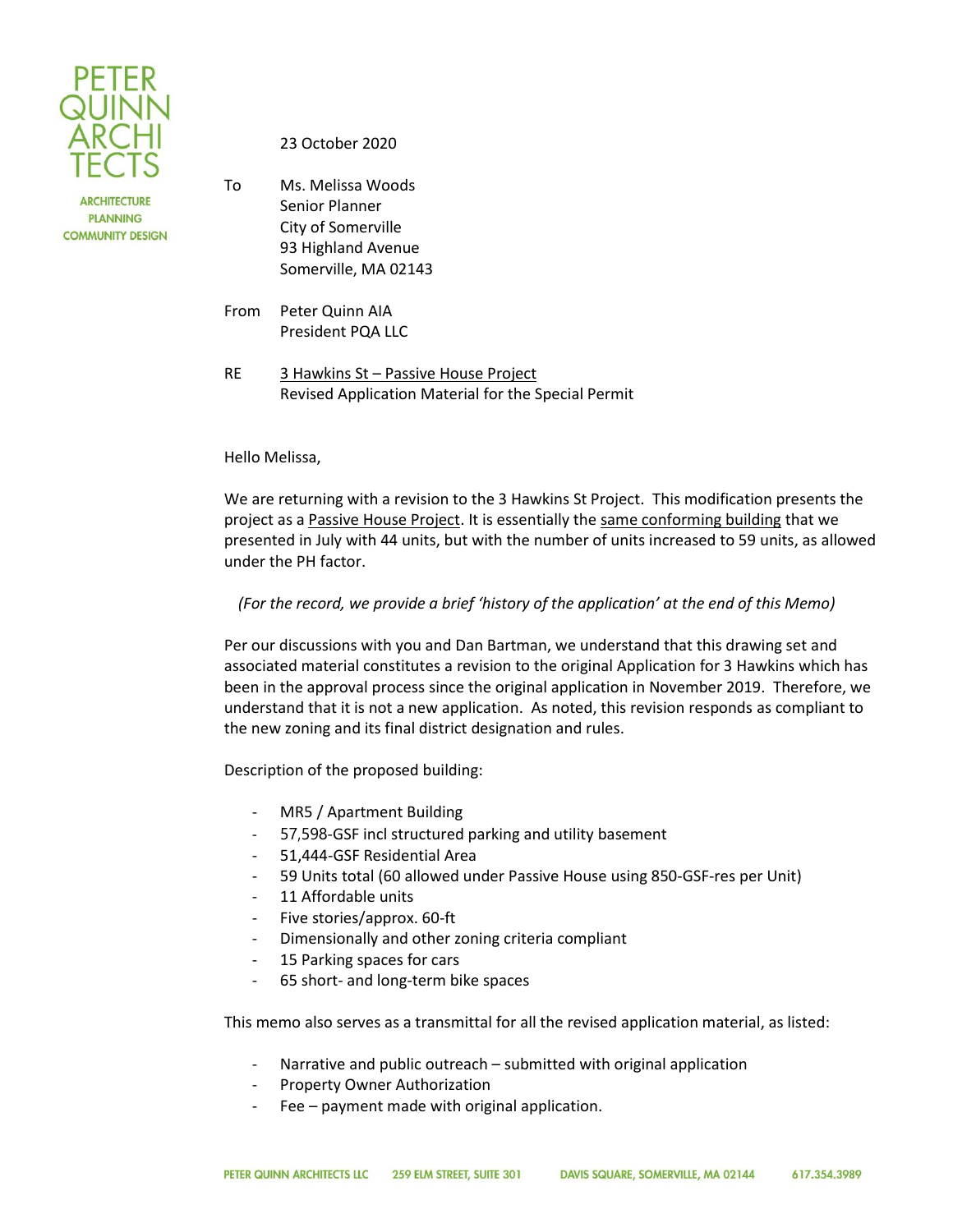- Revised Drawing Set
- Landscape Drawings and Green Score Calc.
- Somerville Sustainable Buildings Questionnaire
- Mobility Management Report revised
- AHIP Letter (Revision requested of Housing Office)
- 3D model (.skp)

Thank you for your continued guidance through this complicated transition.

Best Regards,

Peter Quinn AIA President PQA LLC

- *CC: S Zink, D Lilley Dan Bartman, Senior Zoning & Policy Planner*
- *Encl: Brief History of the 3 Hawkins St Special Permit Application (for Record)*